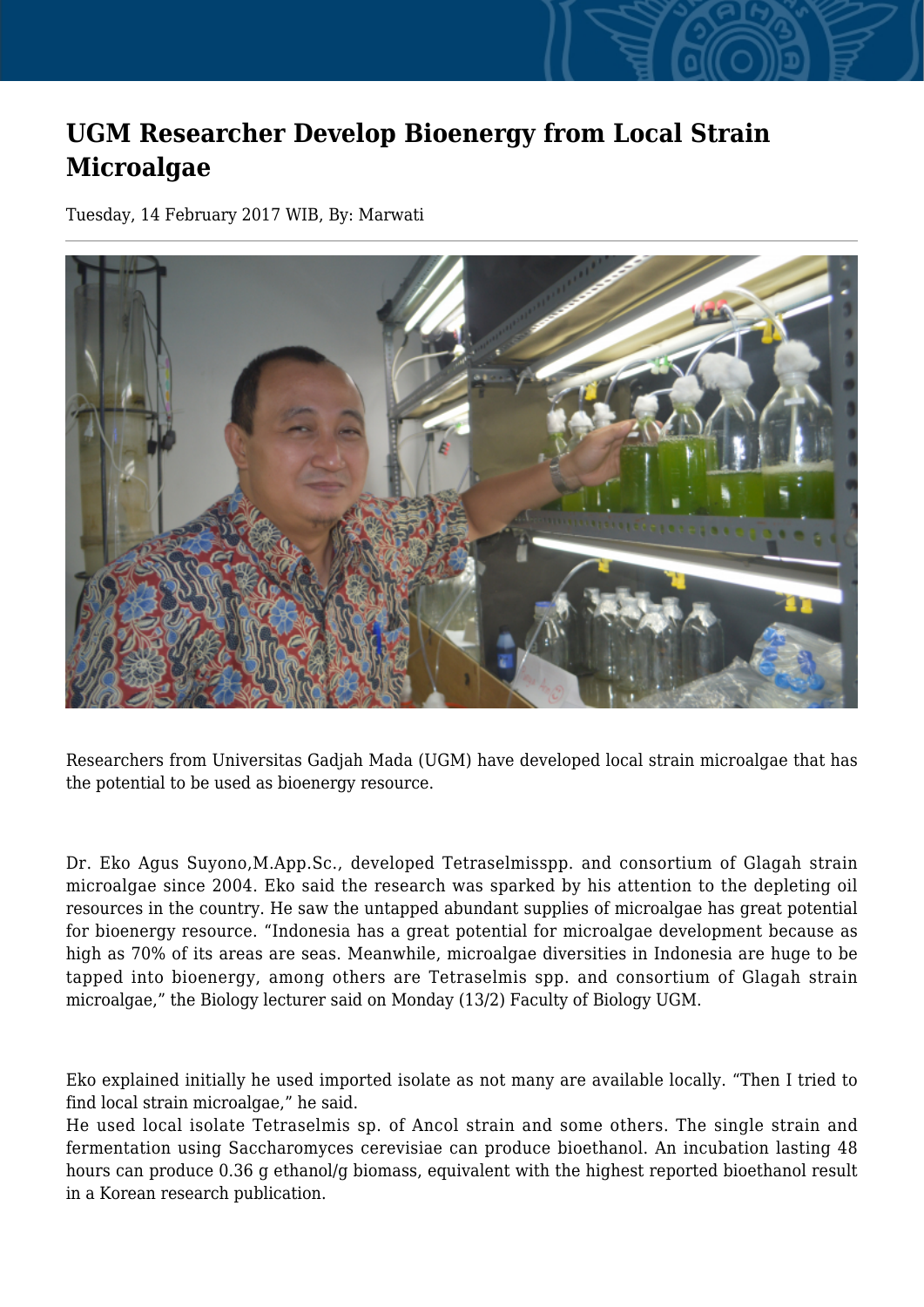Despite this result, the microalgae cultivaton cannot yet produce big enough amount of biomass in order to be able to produce adequate natural fuels. Eko gave the research a second try using multiple strains microalgae. The result was better than the single strain, but still unable to produce a huge biomass.

Eko went on with the research and developed local isolate microalgae that he had isolated from the Glagah beach in Kulon Progo regency, named as consortium of Glagah strain. It turned out that it made a symbiosis with bacteria for biodiesel raw materials.

The microalgae consortium consists of 6 species of microalgae, Cyclotella polymorpha, Cylindrospermopsis raciborskii, Golenkinia radiata, Syracosphaera pirus, Corethron criophilum and Chlamydomonas sp. while the bacteria that form the consortium microalgae consist of genus Corynebacterium, Bacillus, Pediococcus, and Staphylococcus.

"The result was much better than if using single strain or multiple strain microalgae and the amount of biomass that is produced is much bigger," said the Vice-Dean for Research and Community Service.

In its developments, Eko uses biorefinary system that can also produce medicines and cosmetics, food, feed, and other active compounds.

"Using bioefinery system can minimise the cost by three times cheaper," he said.

He said the use of microalgae for fuel raw material does not jeopardise other crops and it does not take up the plot for crops. Harvesting of microalgae is shorter compared to that of other crops, which is 3-21 days.

"Going forward, further research still needs to be done so that the local microalgae can be used as alternatives to renewable energy to resolve the national energy crisis," he concluded.

## **Related News**

- [UGM Researchers Develop Microalgae for Bio Jet Fuel](http://ugm.ac.id/www.ugm.ac.id//en/news/12328-ugm-researcher-develops-local-strain-lactate-acid)
- [UGM Energy Studies Center \(PSE\) as Center of Excellence in Microalgae-Based Renewable Energy](http://ugm.ac.id/www.ugm.ac.id//en/news/18059-ugm-students-develop-edible-fruit-coating-from-microalgae) [of Science and Technology](http://ugm.ac.id/www.ugm.ac.id//en/news/18059-ugm-students-develop-edible-fruit-coating-from-microalgae)
- [UGM Researcher Develops Local Strain Lactate Acid](http://ugm.ac.id/www.ugm.ac.id//en/news/19862-ugm-energy-studies-center-pse-as-center-of-excellence-in-microalgae-based-renewable-energy-of-science-and-technology)